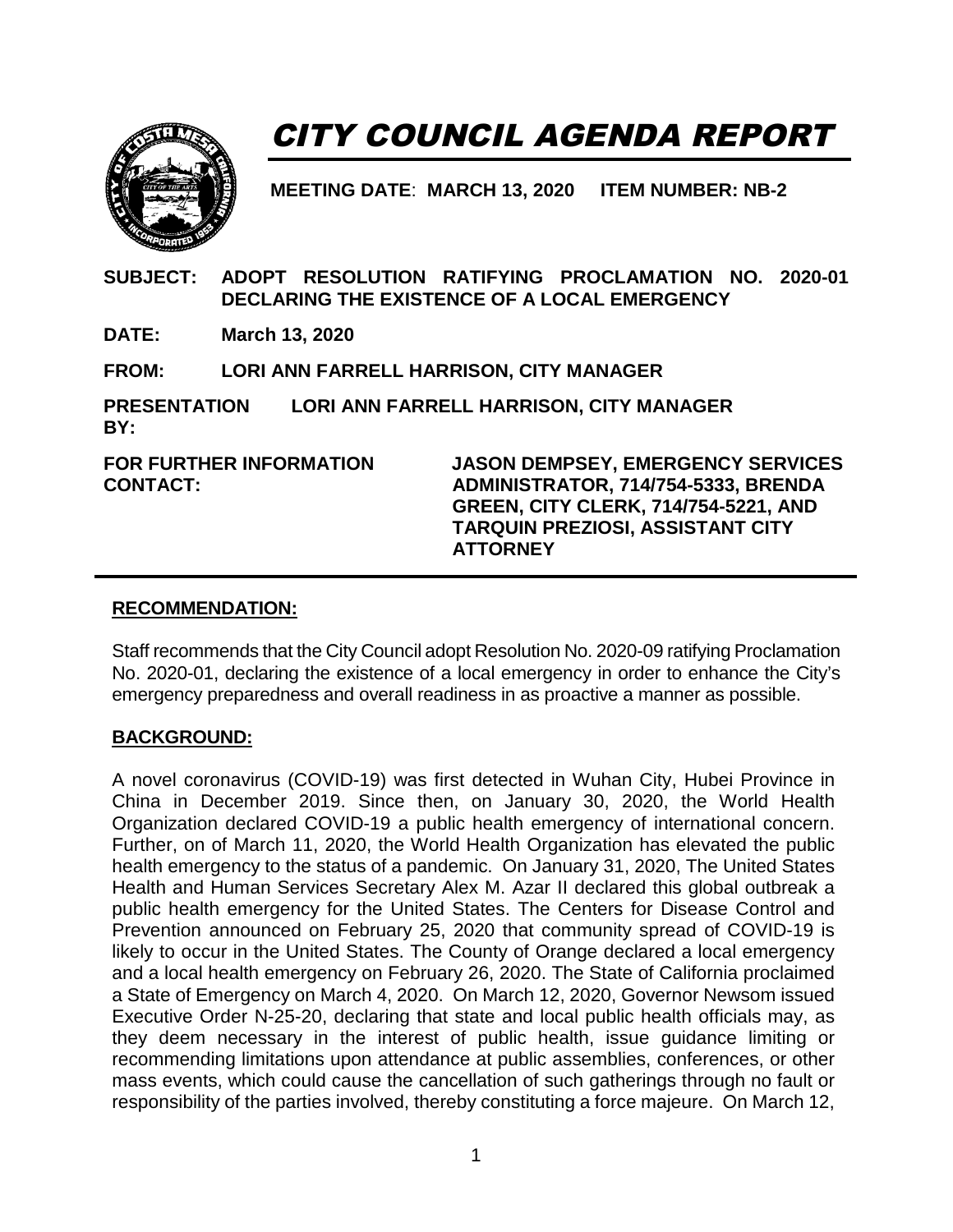2020 the City Manager, as the City's Director of Emergency Services, issued Proclamation No. 2020-01 declaring a local emergency to protect public health and slow transmission of COVID-19.

As of March 13, 2020, the World Health Organization reported that, to date, there were 132,536 confirmed cases of COVID-19, 4,947 of which resulted in death, across 123 countries. On March 13, 2020, the California Department of Public Health (CDPH) reported that, to date, California has 198 confirmed cases of COVID-19, four of which have resulted in death. CDPH also reported that approximately 11,100 Californians who returned to the United States after travel are self-monitoring. The CDC anticipates that widespread transmission of COVID-19 in the United States will occur.

While there are no reported confirmed, suspected or presumptive cases of COVID-19 in Costa Mesa, the City's proposed actions will provide the City additional powers to coordinate local efforts and identify and procure resources needed to effectively address the emergency as needed.

COVID-19 is a serious public health threat as it is highly contagious and may be spread by asymptomatic individuals. Much is unknown about the nature of the virus such as the exact modes of transmission, the factors facilitating human-to-human transmission, the extent of asymptomatic viral shedding, mutations, basic reproduction number, and the case fatality rate. Experts disagree about the incubation period and appropriate quarantine period. Additionally, there is currently no vaccine to prevent COVID-19 or specific antiviral treatment that has been found to be effective.

What is known at this time is that the virus is spread between people primarily via respiratory droplets produced when an infected person coughs or sneezes. Symptoms of the virus include fever, cough, and shortness of breath, and infected individuals have experienced a range of outcomes, from mild sickness to severe illness. Based on experience with other coronaviruses that cause severe respiratory illness, the U.S. Centers for Disease Control and Prevention (CDC) currently believes that symptoms appear two to 14 days after exposure; however, this is not certain. While the vast majority of individuals (approximately 87 to 98 percent) will have mild to no symptoms, or will eventually recover if they do become significantly ill, a small portion of those infected of about two to three percent will become severely ill resulting in death.

Due to the threat to the health, safety and welfare of residents of Costa Mesa and Orange County from COVID-19, staff is requesting the City Council ratify Proclamation No. 2020- 01 declaring the existence of a local emergency pursuant to Government Code section 8630 and Costa Mesa Municipal Code section 6-6(a)(1).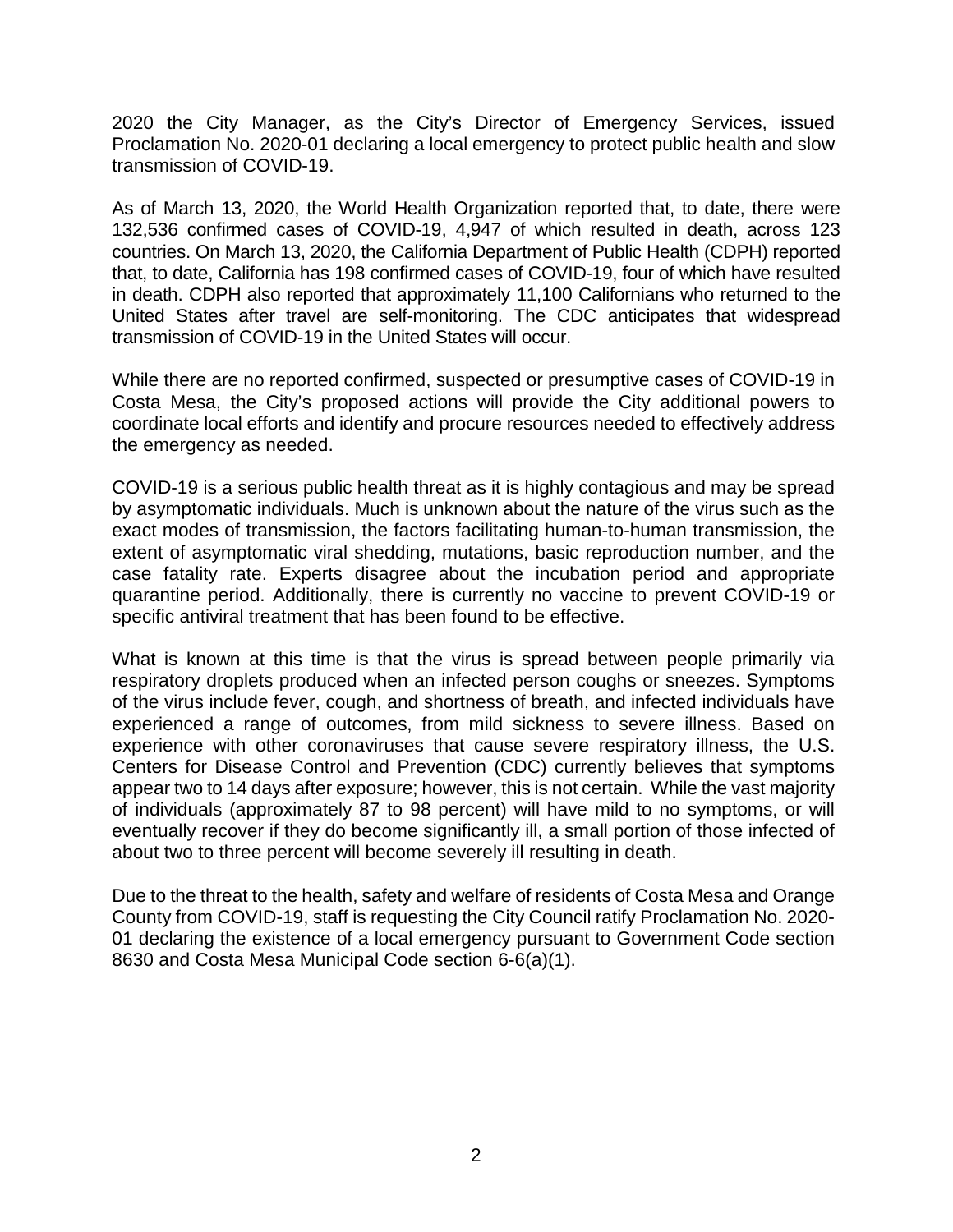## **ANALYSIS:**

Government Code section 8558 defines a local emergency as "the duly proclaimed existence of conditions of disaster or of extreme peril to the safety of persons and property within the territorial limits of a county, city and county, or city, caused by conditions such as air pollution, fire, flood, storm, *epidemic*, riot, drought, … or other conditions, other than conditions resulting from a labor controversy, which are or are likely to be beyond the control of the services, personnel, equipment, and facilities of that political subdivision and require the combined forces of other political subdivisions to combat." (Emphasis added.)

Under Government Code section 8630, the City Council can proclaim the existence of a local emergency. Under Costa Mesa Municipal Code (CMMC) section 6-6(a)(1), the City Manager, as the Director of Emergency Services, can also proclaim the existence of a local emergency. Once the existence of a local emergency is proclaimed, neighboring jurisdictions and the State have the power to provide mutual aid to address the emergency conditions. Pursuant to Government Code section 8630, once proclaimed, the City Council is required to review the need for continuing the local emergency at least every 60 days until the local emergency is terminated, and must proclaim the termination of the local emergency at the earliest possible date that conditions warrant. Currently, the Governor has suspended the 60-day review requirement.

Accordingly, on March 12, 2020 the City Manager, as the City's Director of Emergency Services, declared a local emergency as authorized by Government Code section 8630 and Costa Mesa Municipal Code section 6-6(a)(1). The proclamation will enable the City to more effectively respond to the potential outbreak, put in place a framework that supports the continuity of essential public safety services, seek and utilize mutual aid, potentially obtain reimbursement for expenses incurred to address the pandemic, and ensure the City has all available tools at its disposal to keep the community safe. City Council needs to ratify the proclamation and the need for continuing the local emergency will be reviewed every 60 days or as otherwise required by state law. This may require calling one or more special meetings in the near future.

## **FISCAL REVIEW:**

The primary costs that would be incurred by the City are for administrative support staff in the coordination, surveillance, communication and management of the COVID-19 local emergency, as well as related services and supplies, including requested ambulance standby and transport services. Current City costs are being covered by existing department appropriations, but will be tracked separately in the City's Disaster Fund. Staff will pursue federal and State reimbursement for all City costs incurred.

## **LEGAL REVIEW:**

The City Attorney's Office has reviewed and approved the proposed proclamation and this report as to form.